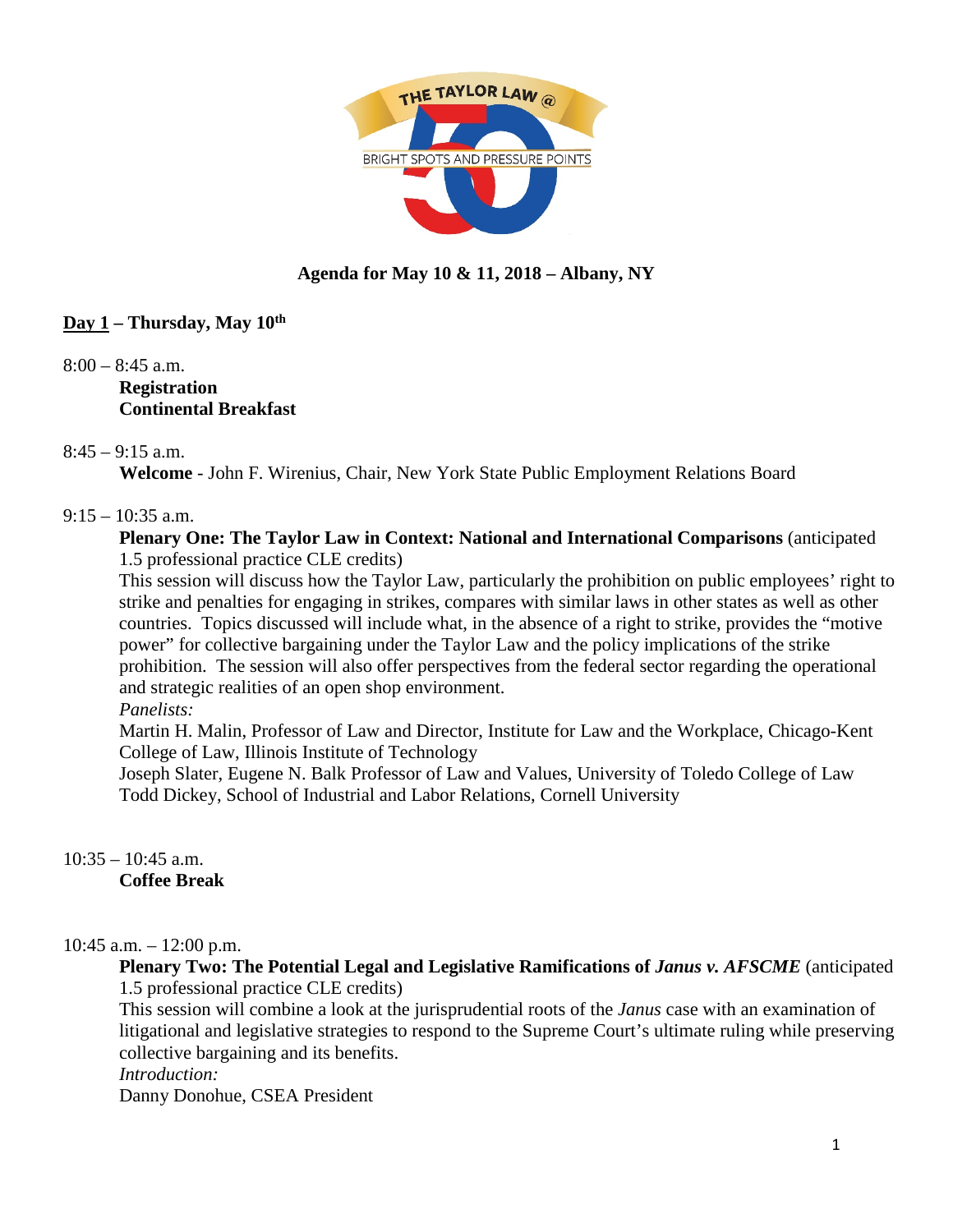*Moderator:*

William A. Herbert, Distinguished Lecturer, Hunter College, and Executive Director of the National Center for the Study of Collective Bargaining in Higher Education, New York City

*Panelists:*

John H. Gross, Partner, Ingerman Smith

Judith Rivlin, General Counsel, American Federation of State, County and Municipal Employees (AFSCME)

Charlotte Garden, Co-Associate Dean for Research and Faculty Development and Professor of Law, Seattle University School of Law

# $12:00 - 1:30$  p.m.

**Lunch and Keynote Address:** Harry Katz, Jack Sheinkman Professor and Director, Scheinman Institute on Conflict Resolution

# $1:30 - 2:45$  p.m.

**Concurrent 1**: **Public Sector Labor Relations in Higher Education** (anticipated 1.5 professional practice CLE credits)

This session will examine challenges to unionization efforts by faculty and graduate students at public colleges and universities.

*Moderator:* 

Risa L. Lieberwitz, Professor of Labor and Employment Law, Cornell University School of Industrial and Labor Relations, General Counsel of the American Association of University Professors *Panelists:*

Frederick E. Kowal, President, United University Professions

Raymond Haines, former SUNY Associate Vice Chancellor for Employee Relations

Robert Scholfield, Partner, Whitemen, Osterman & Hanna

Luke Elliott-Negri, Doctoral Student, Sociology, CUNY Graduate Center

## **Concurrent 2**: **Considering the Optics of Labor-Management Issues in the Age of Instant Information**

The ability to communicate to a large audience instantaneously, coupled with widespread attacks on public sector employees and government have presented unique challenges to practitioners addressing issues of "traditional" labor relations. This session will explore these types of issues and discuss how the parties and agencies deal with the optics of labor relations and the potential for unwarranted adverse public reactions. *Panelists:*

Susan Panepento, Chair, New York City Office of Collective Bargaining Catherine Creighton, Partner, Creighton, Johnson & Giroux Susan Davis, Partner, Cohen, Weiss & Simon Neil Abramson, Partner, Proskauer Rose Matthew C. Van Vessem, Partner, Goldberg Segalla

## **Concurrent 3**: **Has Workplace Dispute Resolution Gone Astray? Helping the Process Serve the Parties**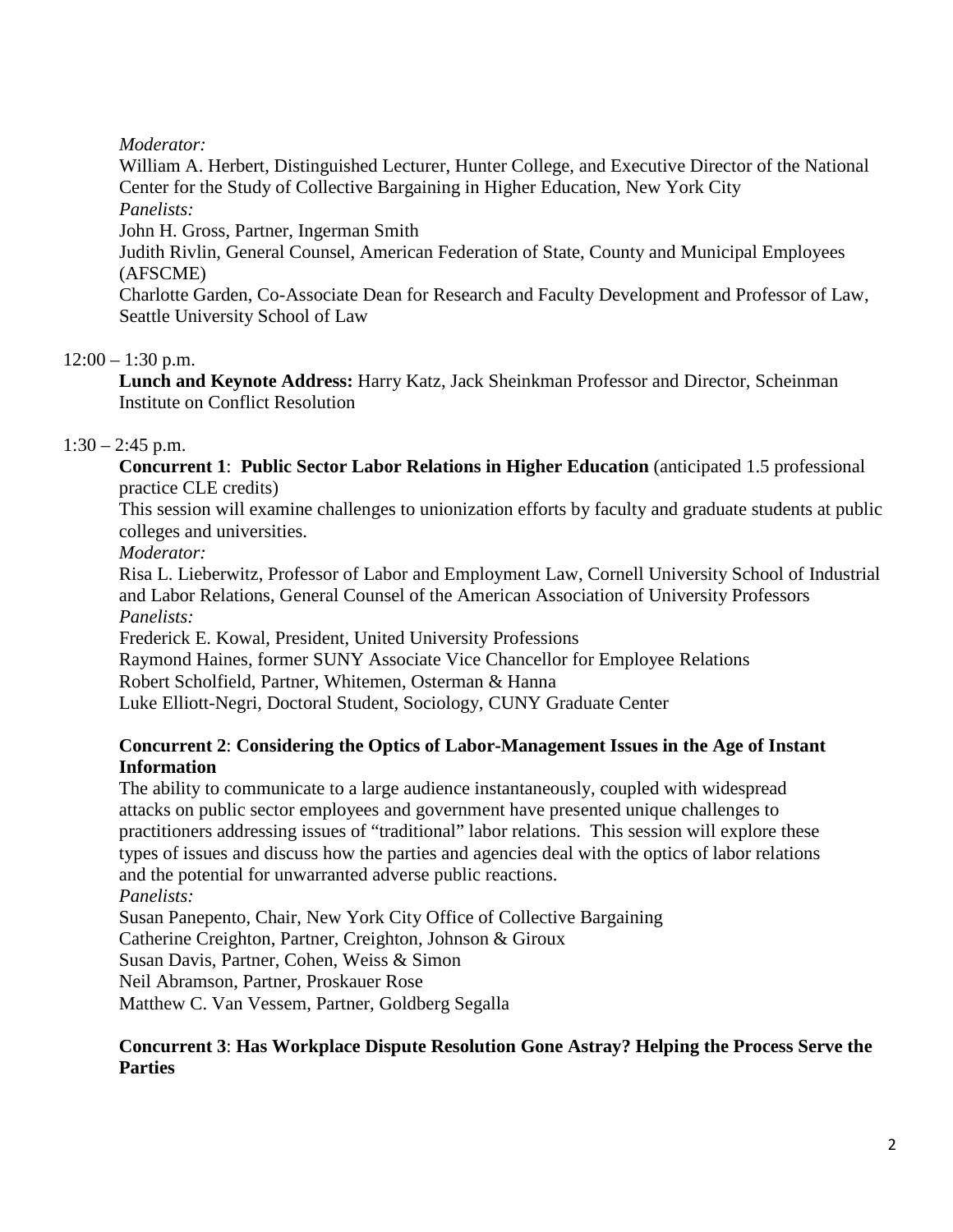In this session, panel members discuss ways to use collaborative mindset, behavior, structure and processes outside of a rights based approach to resolve bargaining and long term relationship issues and demonstrate ways to reverse the relentless tide of legalism in arbitration and recapture the underlying conciliatory spirit of the process by introducing a simpler, more flexible, and "user-friendly" style of arbitration.

## *Panelists:*

Tia Schneider Dennenburg, Arbitrator

Marcia L. Greenbaum, Arbitrator and Mediator

Dan McCray, Director, Labor Relations, Scheinman Institute on Conflict Resolution

## **Concurrent 4: New Approaches to Negotiations under the Taylor Law**

Commencing in 2000, on an experimental and limited basis, PERB has provided assistance to parties engaged in *Facilitated Intensive Negotiation* (FIN), an alternative negotiations process in which the parties commit to a limited but continuous meeting schedule to expedite negotiations. This process was created to address difficulties in teacher negotiations, but has proven to be equally successful in municipal jurisdictions including counties and community colleges. The panel, consisting of experienced advocates and the creator of the FIN process, will share their collective experiences utilizing this alternate negotiation process in both education and municipal sectors. The Panel will also explore creative use of existing impasse procedures, including the use of mediation and draft fact-finding reports during fact-finding. *Panelists:*

Kevin Flanigan, Director of Conciliation, NYS Public Employment Relations Board Mark Pettitt, Onondaga, Cortland, Madison BOCES, Co-Executive Director, Management Advocates for School Labor Affairs (MASLA) Will Streeter, CSEA (Retired), Syracuse Don Ryall, NYSUT, Vestal Don Mesibov, Mediator and Fact-Finder, Potsdam

# $2:45 - 3:00$  p.m.

# **Coffee Break**

## $3:00 - 3:50$  p.m.

**Concurrent 1: Half a Century of Managing Collective Bargaining Conflict: The New York Experience and Beyond** (anticipated 1.0 professional practice CLE credits)

This session analyzes PERB's historical involvement in managing public sector collective-bargaining disputes and analyzes trends in the number of impasses and strikes that occurred each year. Historical data will be used as a model to offer a prediction of the level of collective-bargaining discord that PERB might anticipate in the future.

*Panelists:*

Anthony Zumbolo, Public Service Professor, Rockefeller College, University at Albany, former Executive Director, NYS Public Employment Relations Board

Matthew W. Burr, Human Resources Consultant, Burr Consulting, LLC

Richard A. Curreri, Arbitrator and Mediator

**Concurrent 2: The** *Triborough* **Doctrine and Statute: A Catalyst or Hindrance to Harmonious Labor Relations?** (anticipated 1.0 professional practice CLE credits)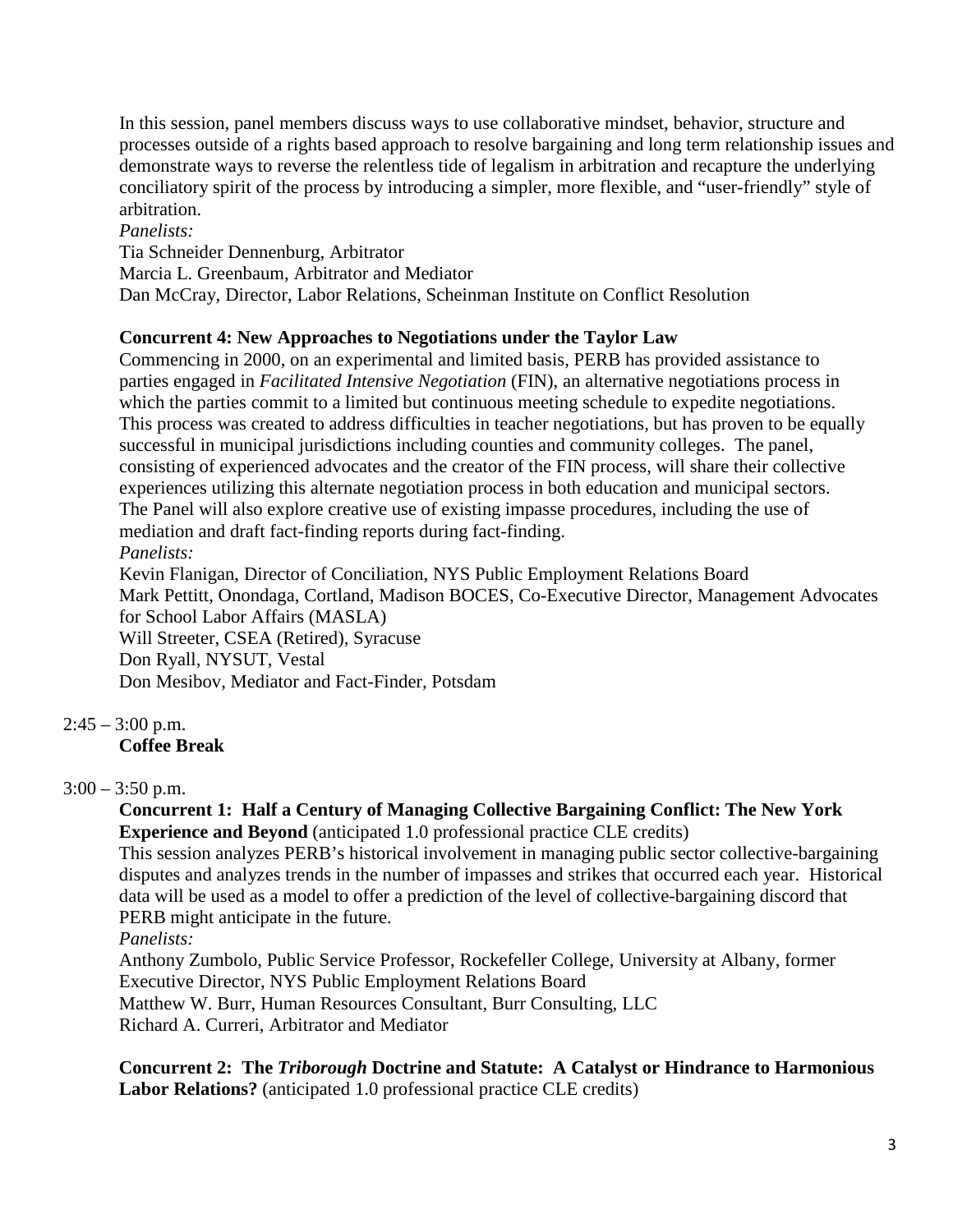This session will discuss the history and impact of the *Triborough* doctrine and statute, their impact on labor relations and negotiations from both the labor and employer perspective, and current and future issues, including the meaning and impact of *City of Ithaca*, 49 PERB ¶ 3030 (2016). *Panelists:*

Angela M. Blassman, Administrative Law Judge, NYS Public Employment Relations Board Richard K. Zuckerman, Esq., Partner, Lamb & Barnosky, L.L.P. Michael Krauthamer, Esq., Labor Relations Specialist, NYSUT

#### **Concurrent 3: Injunctive Relief Under the Taylor Law: An Update and Discussion** (anticipated 1.0 professional practice CLE credits)

This session will discuss the history of injunctive relief under the Taylor Law, its early cases, and an update of cases over recent years, including PERB's denials and petitions for injunctive relief in court. Panelists will provide insight into developing applications and responses, difficulties encountered, and how the proceedings help or hinder settlements or the litigation of the underlying improper practice charge.

*Panelists:*

David P. Quinn, General Counsel, NYS Public Employment Relations Board Ed Aluck, General Counsel, NYS Public Employees Federation Amy Petragnani, Associate Counsel, NYS Governor's Office of Employee Relations

## **Concurrent 4: Arbitration Rationales under 3020-a**

*Moderator:* 

Lee Adler, Senior Extension Associate, School of Industrial and Labor Relations, Cornell University *Panelists:*

James Gross, Professor, School of Industrial and Labor Relations, Cornell University Lena M. Ackerman, Associate General Counsel, NYSUT Office of General Counsel Jay Worona, Deputy Executive Director, General Counsel & Director of Legal & Policy Services, New York State School Boards Association

 $4:00 - 5:15$  p.m.

# **Plenary Three: The Taylor Law over the Years: A Discussion with Former PERB Chairs**

(anticipated 1.5 professional practice CLE credits) - Seth H. Agata, William A. Herbert, Michael R. Cuevas, Pauline R. Kinsella. Moderated by John F. Wirenius.

 $5:15 - 6:30$  p.m.

**Cocktail Reception**

6:30 p.m.

**Dinner**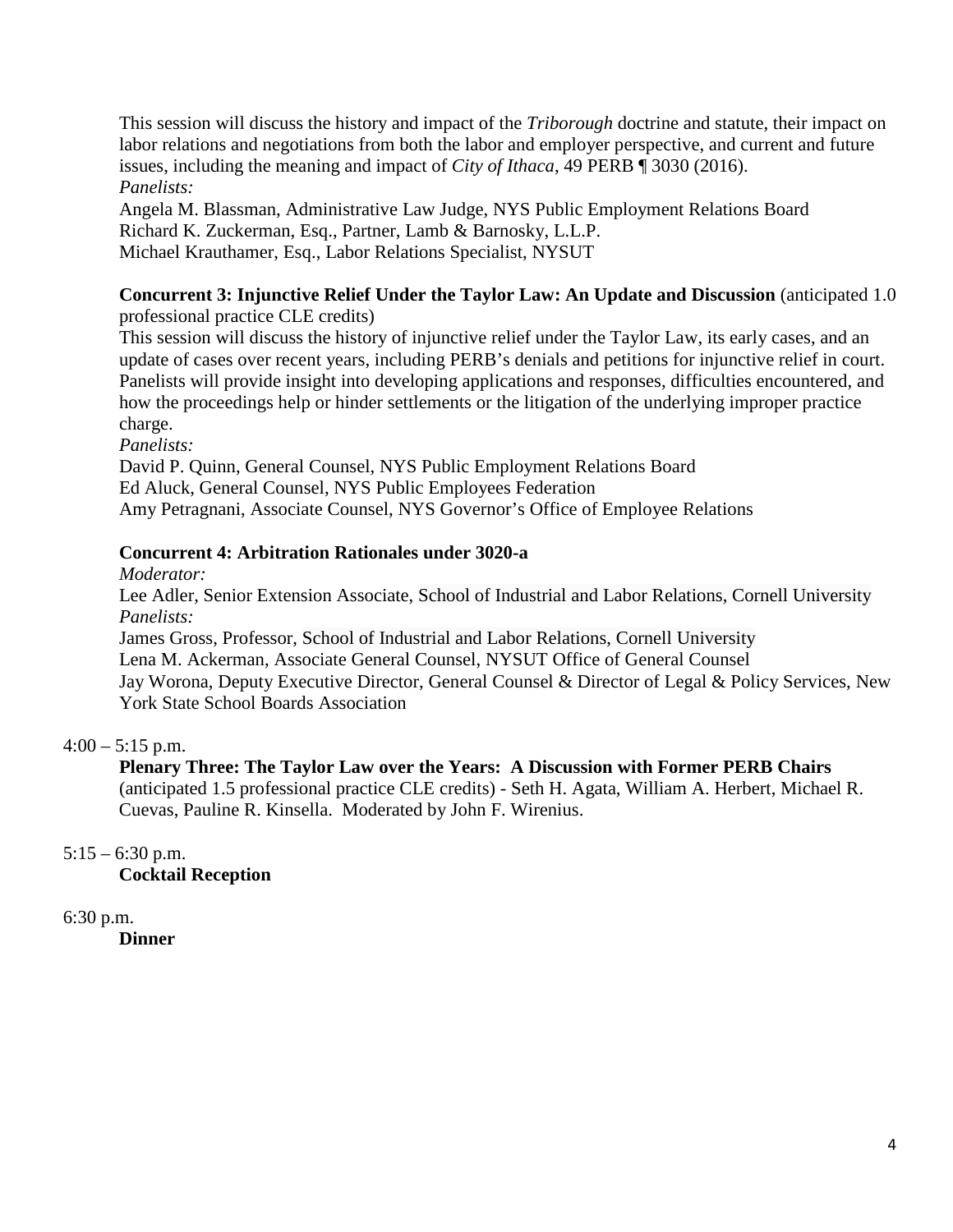## **Day 2 – Friday, May 11th**

```
7:30 - 8:45 a.m.
Hot Breakfast
```
#### $8:45 - 10:00$  a.m.

**Plenary Four: Taylor Law and Impasse Procedure: Creative Resolution Despite Protraction** This session will explore two of the lengthiest contract negotiations in the history of the Taylor Law. In both Buffalo and New York City, teacher negotiations and subsequent impasses culminated in historic voluntary agreements. The moderators will present a thumbnail sketch of each unique negotiation and panel members will discuss both unique successes and mistakes followed by specific recommendations for improving the impasse resolution procedures under the Taylor Law. While this session highlights dispute resolution in the education sector, the moderators will draw out relevant parallels in municipal negotiations throughout New York.

*Moderator:* 

Kevin Flanigan, Director of Conciliation, NYS Public Employment Relations Board *Panelists:*

Martin F. Scheinman, Arbitrator, Mediator

Robert Linn, Commissioner, New York City Office of Labor Relations

Michael Mulgrew, President, United Federation of Teachers

Nathaniel J. Kuzma, General Counsel, Buffalo City Schools

Philip Rumore, President, Buffalo Teachers Federation

#### 10:10– 11:00 a.m.

#### **Concurrent 1: Improper Practice Charges and Collective Bargaining: Duty Satisfaction, Contract Reversion and Waiver** (anticipated 1.0 professional practice CLE credits) This session will distinguish the three distinct but related defenses of duty satisfaction, contract reversion, and waiver. The session will review recent cases and will provide union and management representatives with an understanding of when such defenses are appropriate and the evidence necessary to overcome such a defense.

*Moderator:*

Melanie Wlasuk, Director, Office of Public Employment Practices and Representation, NYS Public Employment Relations Board

*Panelists:*

Jonathan Rubin, Director of Field and Affiliate Services, NYSUT

Douglas Gerhardt, Esq., Harris Beach PLLC

Monte Klein, Esq., Arbitrator

#### **Concurrent 2: Bargaining for Better Schools in New York State**

This session will provide the results from a multi-year study of all New York State contracts between school districts and teacher unions that tracks variation in key features of teacher contracts such as salary structures, health care provisions, tenure rules, grievance procedures, and procedures for appealing performance evaluations under the APPR system conducted by the Scheinman Institute on Conflict Resolution at Cornell's ILR School. The session will also examine whether teacher contracts contain significant limitations on the ability of school administrators to deploy teachers. *Panelists:*

Sally Klingel, Director of Labor Management Relations, Scheinman Institute on Conflict Resolution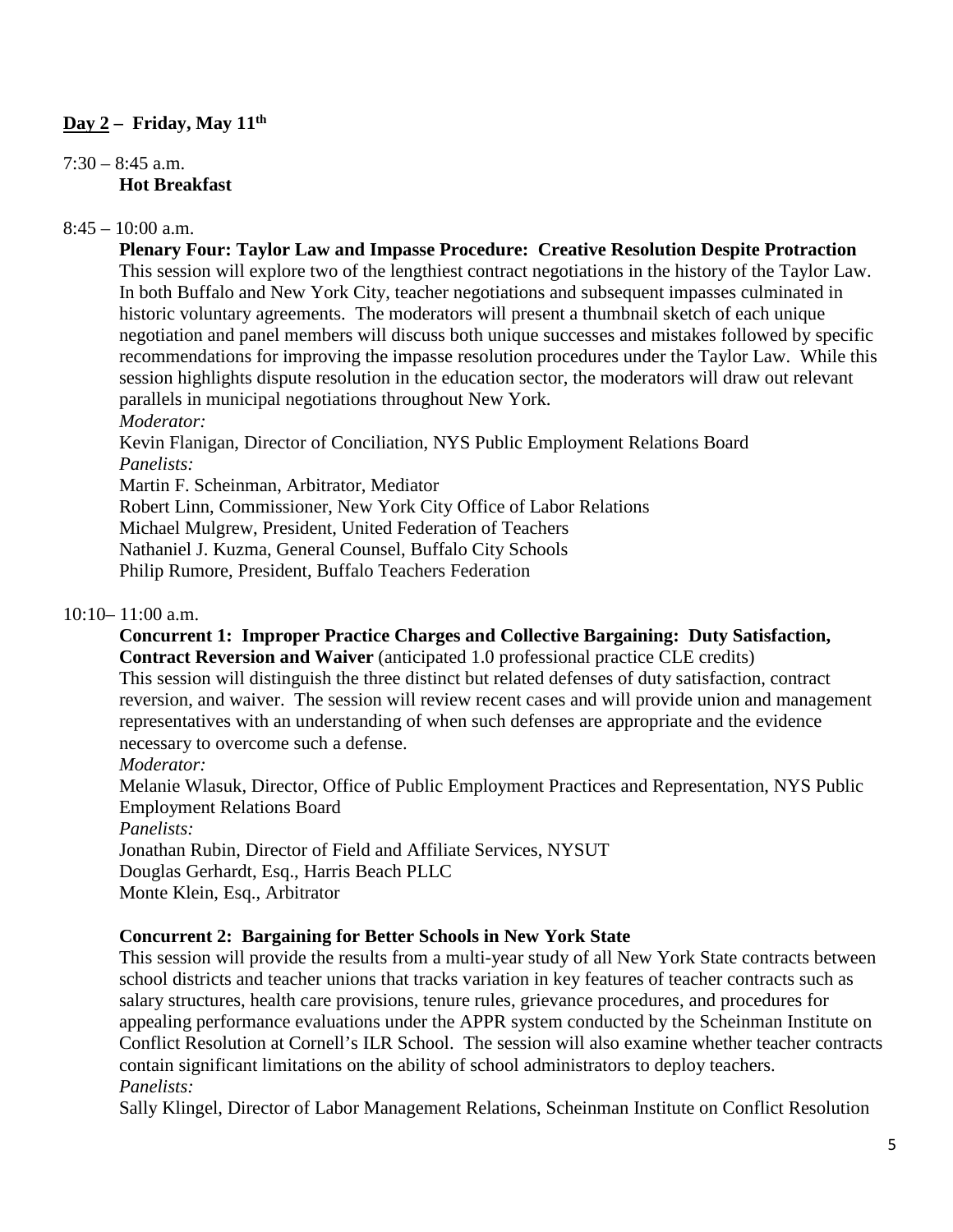Alex Colvin, Martin F. Scheinman Professor of Conflict Resolution, ILR School Clifford Donn, Department of Anthropology, Criminology and Sociology, Le Moyne College

# **Concurrent 3: Jurisdictional Evolution: A Panel Discussion Concerning PERB's Deferral**

**Policies** (anticipated 1.0 professional practice CLE credits)

This session will provide an overview of both jurisdictional and merits deferral and discuss practical considerations from the perspective of employers, unions, and a PERB ALJ. *Panelists:*

Joseph E. O'Donnell, Administrative Law Judge, NYS Public Employment Relations Board Edward A. Trevvett, Esq., Harris Beach PLLC

Steven M. Klein, Esq., CSEA

#### **Concurrent 4: Police Officers and Collective Bargaining: How Limited Should Bargaining Be About Discipline?** (anticipated 1.0 professional practice CLE credits)

This session will discuss case law from PERB and the Court of Appeals that impacts bargaining over the discipline of police officers and will explore whether any further restrictions should be imposed on police officer unions' ability to bargain over discipline.

*Panelists:*

Lee Adler, Senior Extension Associate, School of Industrial and Labor Relations, Cornell University Mike Mazzeo, President of the Rochester Locust Club

Maxwell Leighton, New York City Law Department, Office of the Corporation Counsel David Quinn, General Counsel, NYS Public Employment Relations Board

## **Concurrent 5: Collective Bargaining Under the Taylor Law: New Methods for Constructive Dialogue**

Public sector collective bargaining in New York State presents multiple challenges to those who participate in the negotiation process. Facing constrained economic resources and sometimes unreasonable expectations from their clients, negotiators need to understand their behavior at the bargaining table and how they are perceived by the other team will impact the outcome of the negotiation. Participants will be given a DiSC questionnaire profile to fill out. DiSC is a nonjudgmental tool used for discussion of people's behavioral differences. Participants will gain insight into their own behavior and the demeanor they present within the context of collective bargaining and will receive tips for working with people with other personality styles.

*Panelists:*

Lori Matles, Mediator, NYS Public Employment Relations Board Peter B. Pepper, Labor Consultant *\*\*Limited to the first 30 participants\*\** 

# $11:00 - 11:15$  a.m.

**Coffee Break**

# $11:15$  a.m.  $-12:30$  p.m.

# **Concurrent 1: Interest Arbitration and the Taylor Law**

The Taylor Law's tripartite interest arbitration procedure, which serves as the final step of the impasse procedure for law enforcement and fire services personnel, has a unique and fascinating legislative history. In addition to providing a historical overview of the tripartite interest arbitration procedure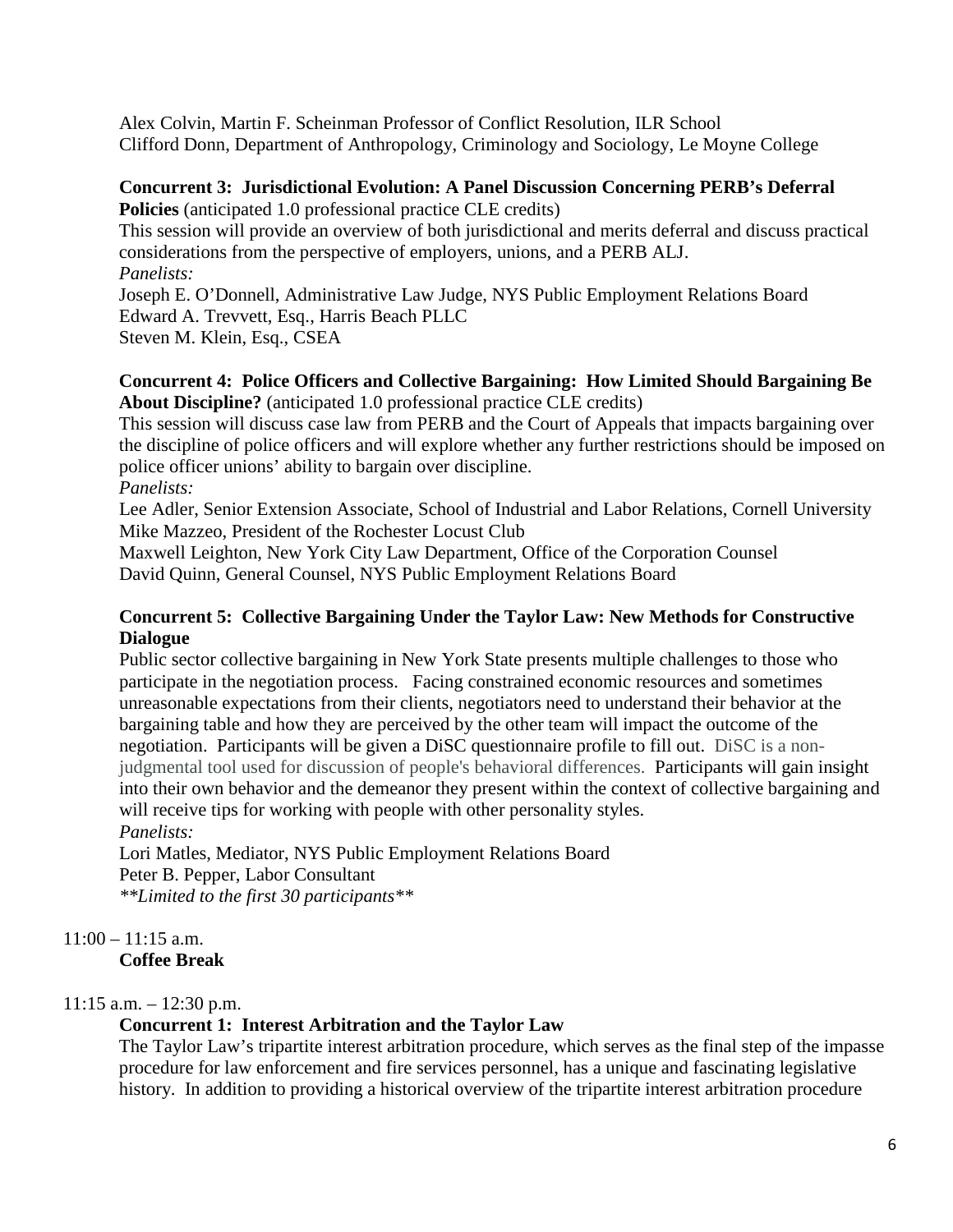first adopted in 1974, panelists will provide their insights into the rarely discussed negotiation process that takes place inside executive sessions and shapes interest arbitration awards. *Moderator:*

William Conley, Assistant Director of Conciliation, NYS Public Employment Relations Board *Panelists:*

Ronald G. Dunn, Partner, Gleason, Dunn, Walsh & O'Shea

Elayne G. Gold, Founding Partner, Roemer Wallens Gold & Mineaux, LLP

Howard C. Edelman, Arbitrator

David B. Lipsky, Anne Evans Estabrook Professor of Dispute Resolution in the School of Industrial and Labor Relations, Adjunct Professor of Law, and Stephen H. Weiss Presidential Fellow at Cornell University

# **Concurrent 2: Comparative Public Sector Unionization and Collective Bargaining**

This session will compare and public sector unionization and collective bargaining statutes and related experiences in New Jersey, Illinois, and California with New York's experience under the Taylor Law. *Moderator:* 

Martin H. Malin, Professor of Law and Director, Institute for Law and the Workplace, Chicago-Kent College of Law, Illinois Institute of Technology

*Panelists:*

David Lewin, Neil H. Jacoby Professor Emeritus of Management, Human Resources

and Organizational Behavior, UCLA Anderson School of Management

Robert Bruno, Professor of Labor and Employment Relations, Director of Labor Education Program, School of Labor and Employment Relations, University of Illinois at Urbana-Champaign

#### **Concurrent 3: Strategies for Adapting to a post-***Janus* **World** (anticipated 1.5 professional practice CLE credits)

This session will examine practical ways in which unions and employers might react to the anticipated ruling in *Janus v. AFSCME*. Topics discussed will include the state of affairs prior to the agency fee becoming a statutory mandate as well as the experiences of public sector employers and unions in a right-to-work state.

*Panelists:*

Sarah Cudahy, Executive Director, General Counsel and PIO, Indiana Education Employment Relations Board

James Roemer, Founding Partner, Roemer Wallens Gold & Mineaux, LLP Kate Luscombe, CSEA Director of Field Operations

# **Concurrent 4: Expedited Arbitration Procedures: The NY/CSEA Experience**

The Panel will explain and discuss the various innovative expedited arbitration procedures currently utilized by the State of New York and the Civil Service Employees Association, including The Time and Attendance Disciplinary Procedure, The Expedited Disciplinary Arbitration Procedure and The Contract Grievance Procedure. The panel will review the reasons for the implementation of these programs, the procedures that govern the programs and the practical aspects of such streamlined and efficient grievance resolution procedures. The presenters will also discuss the proven benefits and results of the programs which include cost savings, increased morale, timely resolution of disputes, reduced back pay liability, and increased productivity.